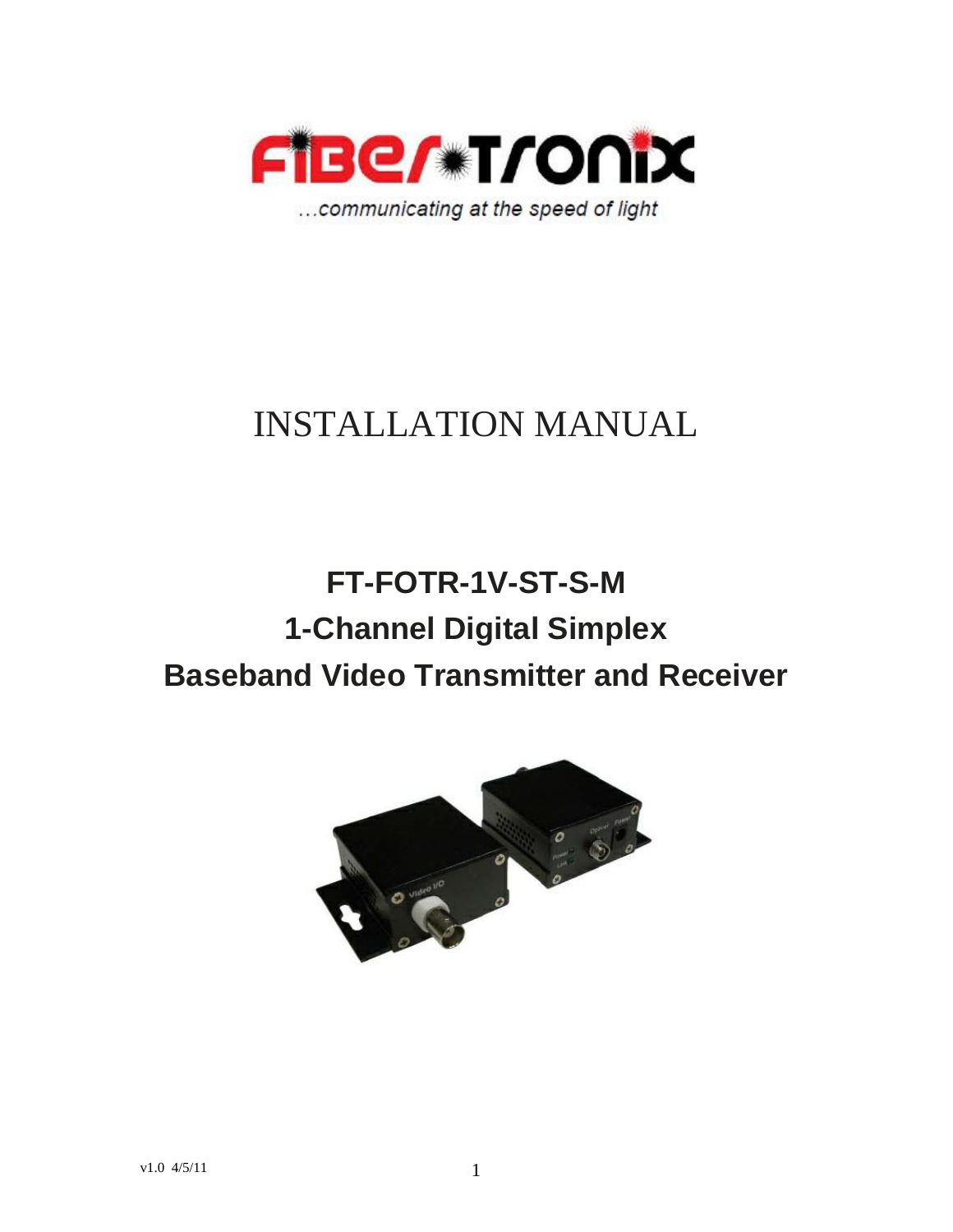## **PACKAGE CONTENTS**

This package contains:

One each FT-FOTR-1V-ST-S-M 1-channel baseband video transmitter and receiver Two 5VDC power supplies One installation manual

## **PRODUCT DESCRIPTION**

The FT- FOTR-1V-ST-S-M miniature fiber optic transmitter/receiver supports the transmission of a single baseband video channel over one strand of single-mode fiber optic cable. This product is compatible with all NTSC and PAL video signals. Power, optical signal and video signal are easily inspected through LED indicators directly on the units. The transmitter and receiver combination supports transmission distances for optical loss budgets of less than 18 dB.

### **SPECIFICATIONS**

#### **FT-FOTR-1V-ST-S-M**

Specifications (Typical)

| Optical Wavelength<br>1.          | 1310 <sub>nm</sub>       |
|-----------------------------------|--------------------------|
| Fiber Type<br>2.                  | Single-mode 9/125um      |
| Maximum Link Distance<br>3.       | 12.5 miles               |
| Connector<br>4.                   | Simplex ST               |
| Acceptable Loss Budget<br>5.      | 18dB                     |
| Number of Video Inputs<br>6.      | 1                        |
| Video Connector<br>7.             | <b>BNC Female</b>        |
| Transmitter Input Impedance<br>8. | $75\Omega$ unbalanced    |
| Receiver Output Impedance<br>9.   | $75\Omega$ unbalanced    |
| 10. Video Bandwidth per Channel   | $0 - 6.5$ MHz            |
| 11. Video SNR                     | $>60$ dB                 |
| 12. Differential Gain             | $< 1\%$                  |
| 13. Differential Phase            | $<1^{\circ}$             |
| <b>14. Tilt</b>                   | $< 1\%$                  |
| 15. Power Supply                  | 5VDC                     |
| 16. Power Consumption             | < 10W                    |
| 17. Operating Relative Humidity   | $0 - 95%$ non-condensing |
| 18. Operating Temperature         | 14°F - 122°F             |
| 19. Dimensions                    | 3"x2.5"x1.1" per unit    |
| 20. Weight                        | 3.5 oz. per unit         |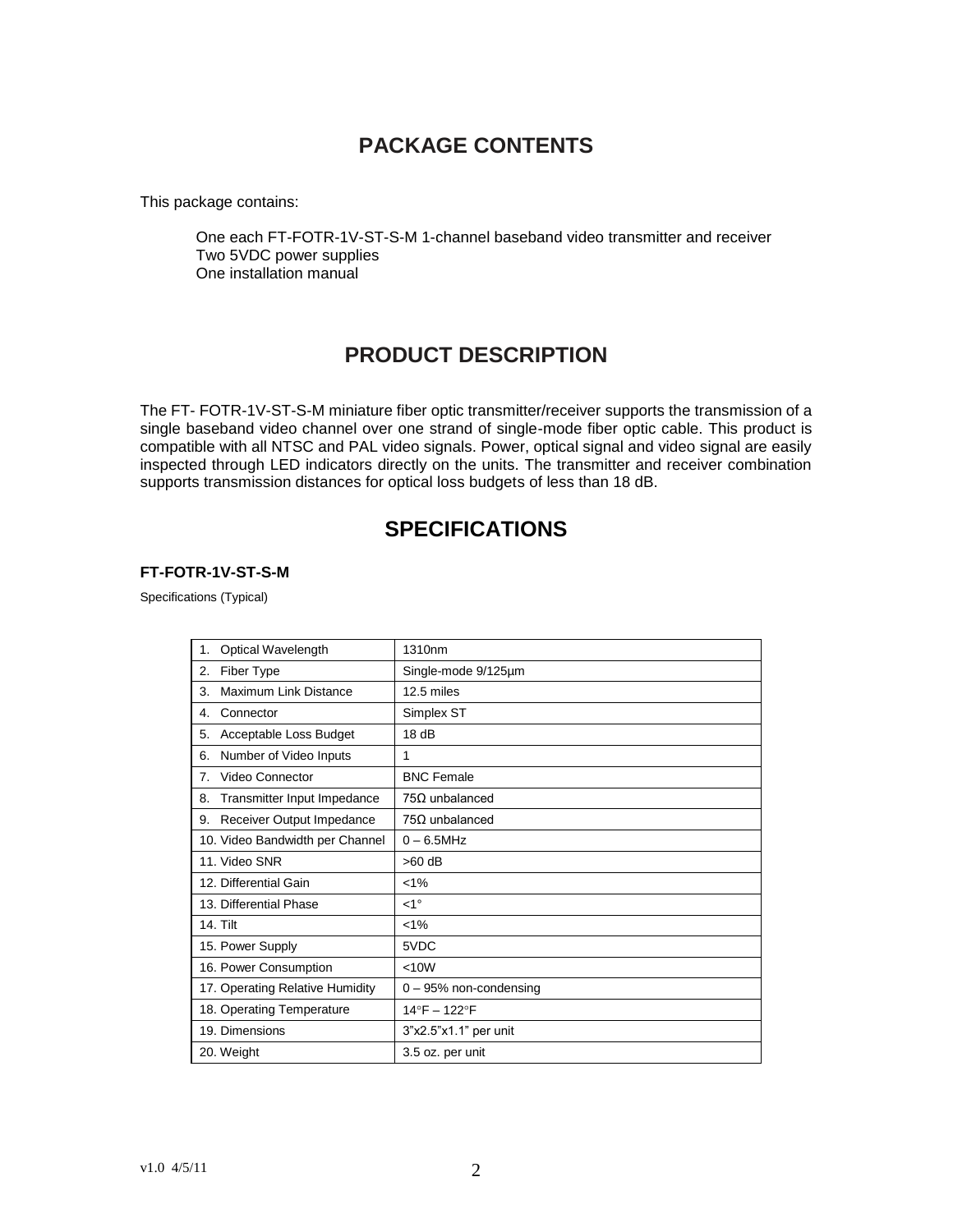## **INSTALLATION AND OPERATION**



This symbol is intended to alert the user to the presence of important operating and maintenance (servicing) instructions.



This symbol is intended to alert the user to the presence of "dangerous voltage" within the product's enclosure that may be of sufficient magnitude to constitute a risk of electrical shock.

#### **CAUTION: To reduce the risk of electrical shock do not remove the cover or back of this unit. No user serviceable parts are inside.**

#### **CAUTION: To prevent electric shocks and risk of fire hazards, do not use other than specified power source.**

#### **1. UNPACKING and HANDLING**

Each unit is shipped assembled and factory tested.

Ensure that all accessories are removed from the container before discarding packing material

#### **2. MECHANICAL INSPECTION**

Inspect the front and rear of the equipment for shipping damage. Make sure the equipment is clean, and no connectors are broken, damaged, or loose. If equipment appears to be damaged or defective please contact your distributor or Fibertronix at 1-610-429-1511 for assistance.

#### **3. WIRING CONNECTIONS**

- a. Plug the included power supplies in a 120VAC outlet. Each power supply's DC output adaptor connects respectively to the power input of the transmitter and receiver.
- b. Connect the transmitter and receiver's optical connectors with an ST/PC patch cable. The transmitter and receiver's Link Indicator Lights will indicate optical signals are transmitted and received normally.
- c. Connect the video source (e.g., camera) to the transmitter's video input port using quality 75Ω coaxial cable with BNC connectors.
- d. Connect the video monitor to the receiver's video output port using quality 75 $\Omega$  coaxial cable with BNC connectors.
- e. When working normally, the transmitter's power indicator will be lighted green.
- f. When working normally, the receiver's power indicator will be lighted yellow.
- g. The V/Link Indicator LED displays whether the video/optical signals are correctly transmitted/received.